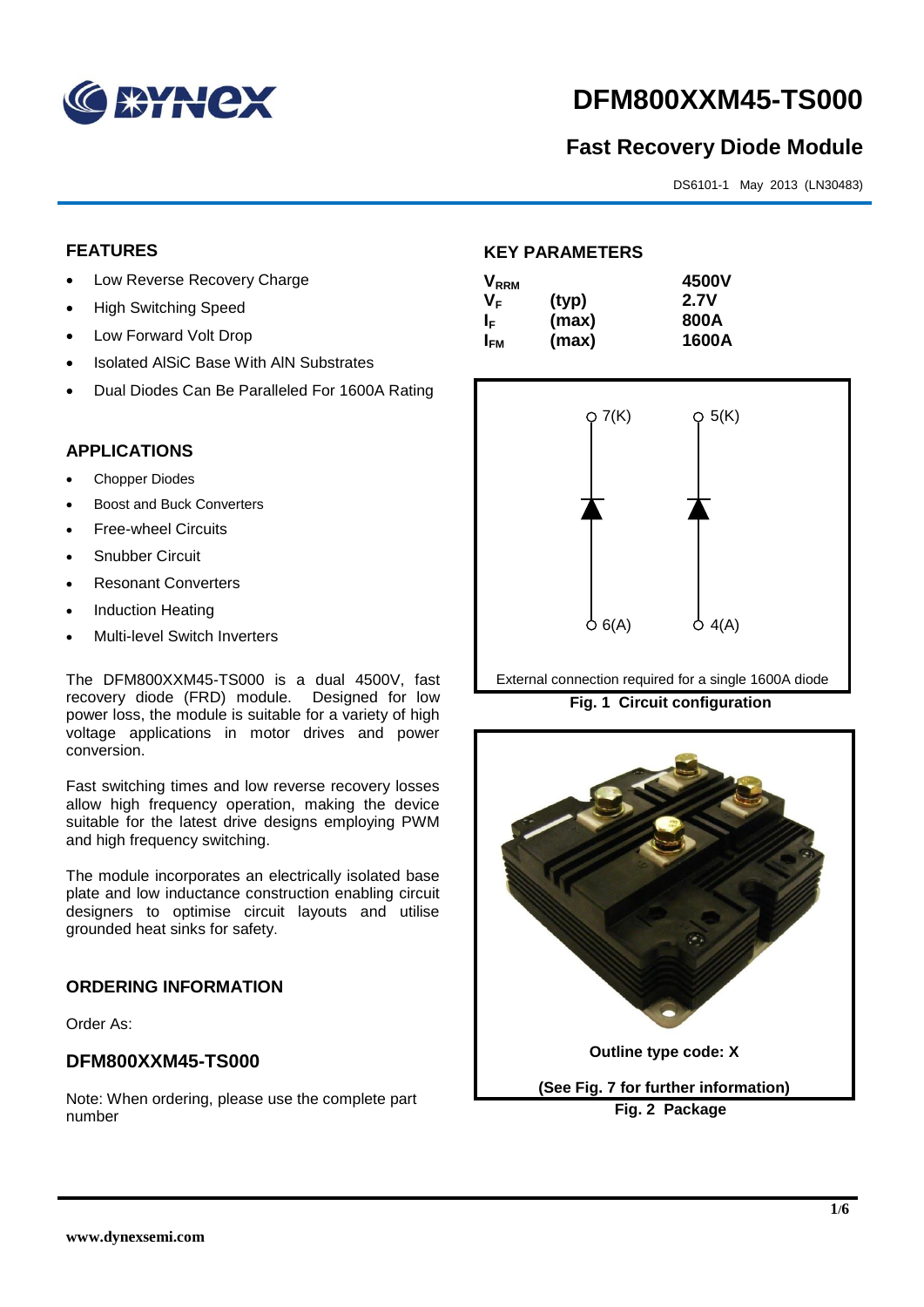# **ABSOLUTE MAXIMUM RATINGS**

Stresses above those listed under 'Absolute Maximum Ratings' may cause permanent damage to the device. In extreme conditions, as with all semiconductors, this may include potentially hazardous rupture of the package. Appropriate safety precautions should always be followed. Exposure to Absolute Maximum Ratings may affect device reliability.

#### **Tcase = 25°C unless stated otherwise**

| Symbol                  | <b>Parameter</b>                | <b>Test Conditions</b>                                                     | Max. | <b>Units</b> |
|-------------------------|---------------------------------|----------------------------------------------------------------------------|------|--------------|
| <b>V<sub>RRM</sub></b>  | Repetitive peak reverse voltage | $T_i = 125$ °C                                                             | 4500 | V            |
| $\mathsf{I}_\mathsf{F}$ | Forward current (per arm)       | DC, $T_{\text{case}} = 70^{\circ}$ C                                       | 800  | A            |
| $I_{FM}$                | Max. forward current            | $T_{\text{case}} = 115^{\circ}C$ , $t_p = 1ms$                             | 1600 | A            |
| $I^2t$                  | $I2t$ value fuse current rating | $V_R = 0$ , $t_p = 10$ ms, $T_i = 125$ °C                                  | 300  | $kA^2s$      |
| $P_{max}$               | Max. power dissipation          | $T_{\text{case}} = 25^{\circ}\text{C}, T_{\text{i}} = 125^{\circ}\text{C}$ | 4160 | W            |
| V <sub>isol</sub>       | Isolation voltage - per module  | Commoned terminals to base plate.<br>AC RMS, 1 min, 50Hz                   | 7.4  | kV           |
| $Q_{PD}$                | Partial discharge - per module  | IEC1287, $V_1$ = 4800V, $V_2$ = 3500V, 50Hz RMS                            | 10   | рC           |

# **THERMAL AND MECHANICAL RATINGS**

| Internal insulation material:     | AIN              |
|-----------------------------------|------------------|
| Baseplate material:               | <b>AISiC</b>     |
| Creepage distance:                | 56 <sub>mm</sub> |
| Clearance:                        | 26 <sub>mm</sub> |
| CTI (Comparative Tracking Index): | > 600            |

| Symbol           | <b>Parameter</b>                                      | <b>Test Conditions</b>                        | Min   | Typ.                     | <b>Max</b> | <b>Units</b> |
|------------------|-------------------------------------------------------|-----------------------------------------------|-------|--------------------------|------------|--------------|
| $R_{th(j-c)}$    | Thermal resistance (per arm)                          | Continuous dissipation -<br>junction to case  | -     |                          | 24         | °C/kW        |
| $R_{th(c-h)}$    | Thermal resistance -<br>case to heatsink (per module) | Mounting torque 5Nm<br>(with mounting grease) |       |                          | 8          | °C/kW        |
| T,               | Junction temperature                                  |                                               | $-40$ |                          | 125        | $^{\circ}C$  |
| $T_{\text{stg}}$ | Storage temperature range                             |                                               | $-40$ | $\overline{\phantom{0}}$ | 125        | $^{\circ}C$  |
|                  |                                                       | Mounting – M6                                 | ۰     |                          | 5          | <b>Nm</b>    |
|                  | <b>Screw Torque</b>                                   | Electrical connections - M8                   | -     | -                        | 10         | <b>Nm</b>    |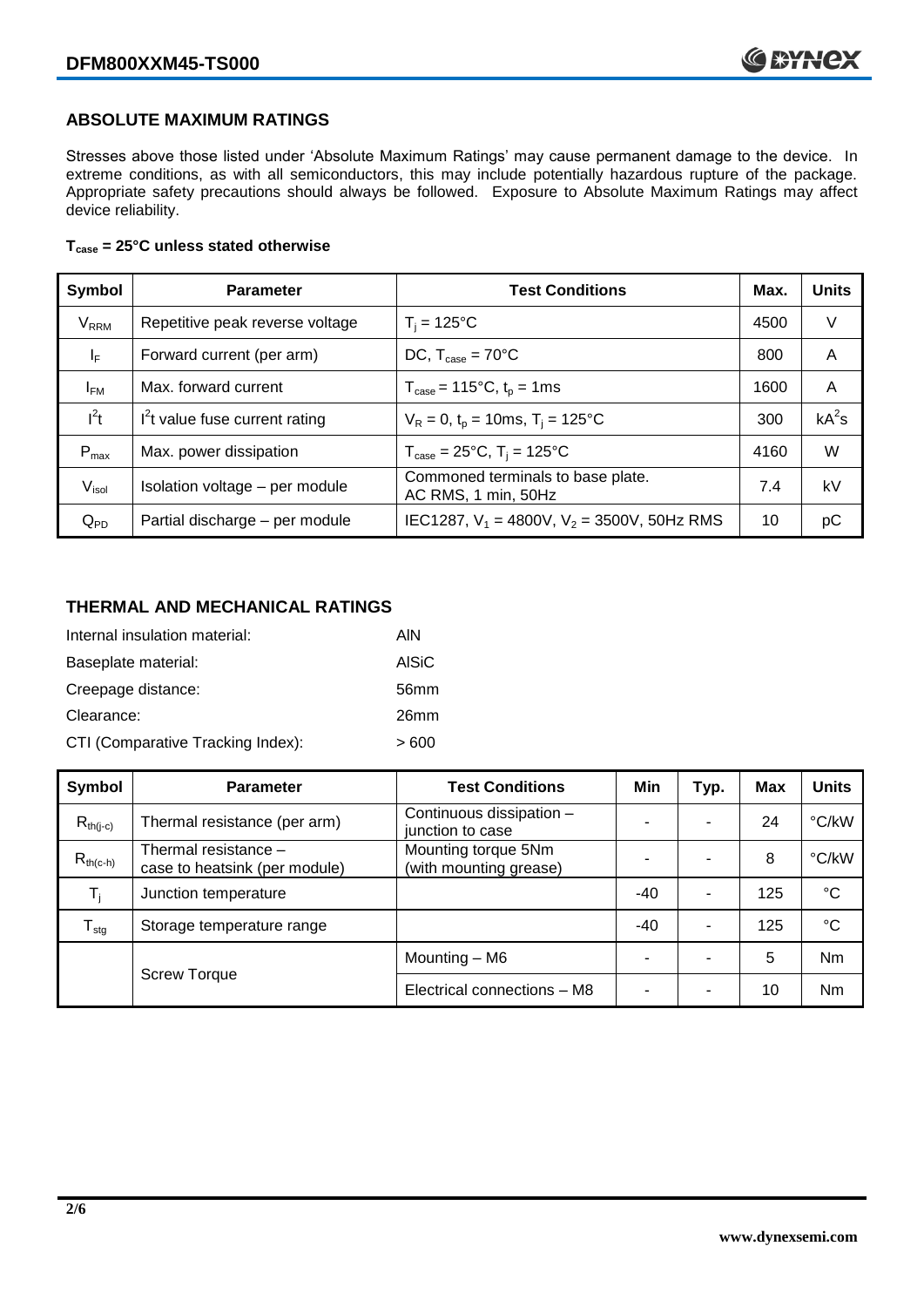# **STATIC ELECTRICAL CHARACTERISTICS – PER ARM**

**Tcase = 25°C unless stated otherwise.**

| <b>Symbol</b> | <b>Parameter</b>     | <b>Test Conditions</b>                 | Min | Тур | <b>Max</b> | <b>Units</b> |
|---------------|----------------------|----------------------------------------|-----|-----|------------|--------------|
| $I_{\rm RM}$  | Peak reverse current | $V_R = 4500V$ , T <sub>i</sub> = 125°C |     |     | 60         | mA           |
| $V_F$         | Forward voltage      | $I_F = 800A$                           |     | 2.7 |            | V            |
|               |                      | $I_F = 800A$ , $T_i = 125^{\circ}C$    |     | 2.9 |            |              |
| Lм            | Inductance           | $\blacksquare$                         |     | 40  |            | nH           |

# **DYNAMIC ELECTRICAL CHARACTERISTICS – PER ARM**

#### **Tcase = 25°C unless stated otherwise (when used with DIM800XSM45-T000)**

| <b>Symbol</b>   | <b>Parameter</b>                        | <b>Test Conditions</b>   | Min | Тур. | Max | Units |
|-----------------|-----------------------------------------|--------------------------|-----|------|-----|-------|
| $Q_{rr}$        | Reverse recovery charge<br>$I_F = 800A$ |                          |     | 860  |     | μC    |
| 1 <sub>rr</sub> | Peak reverse recovery current           | $V_R = 2800V$            |     | 650  |     | Α     |
| $E_{rec}$       | Reverse recovery energy                 | $dl_F/dt = 2000 A/\mu s$ |     | 1480 |     | mJ    |

#### **Tcase = 125°C unless stated otherwise (when used with DIM800XSM45-T000)**

| Symbol                     | <b>Parameter</b>                        | <b>Test Conditions</b>  | Min | Typ. | Max | <b>Units</b> |
|----------------------------|-----------------------------------------|-------------------------|-----|------|-----|--------------|
| $\mathsf{Q}_{\mathsf{rr}}$ | Reverse recovery charge<br>$I_F = 800A$ |                         |     | 1500 |     | μC           |
| - Irr                      | Peak reverse recovery current           | $V_R = 2800V$           |     | 730  |     | Α            |
| $E_{rec}$                  | Reverse recovery energy                 | $dl_F/dt = 2000A/\mu s$ |     | 3650 |     | mJ           |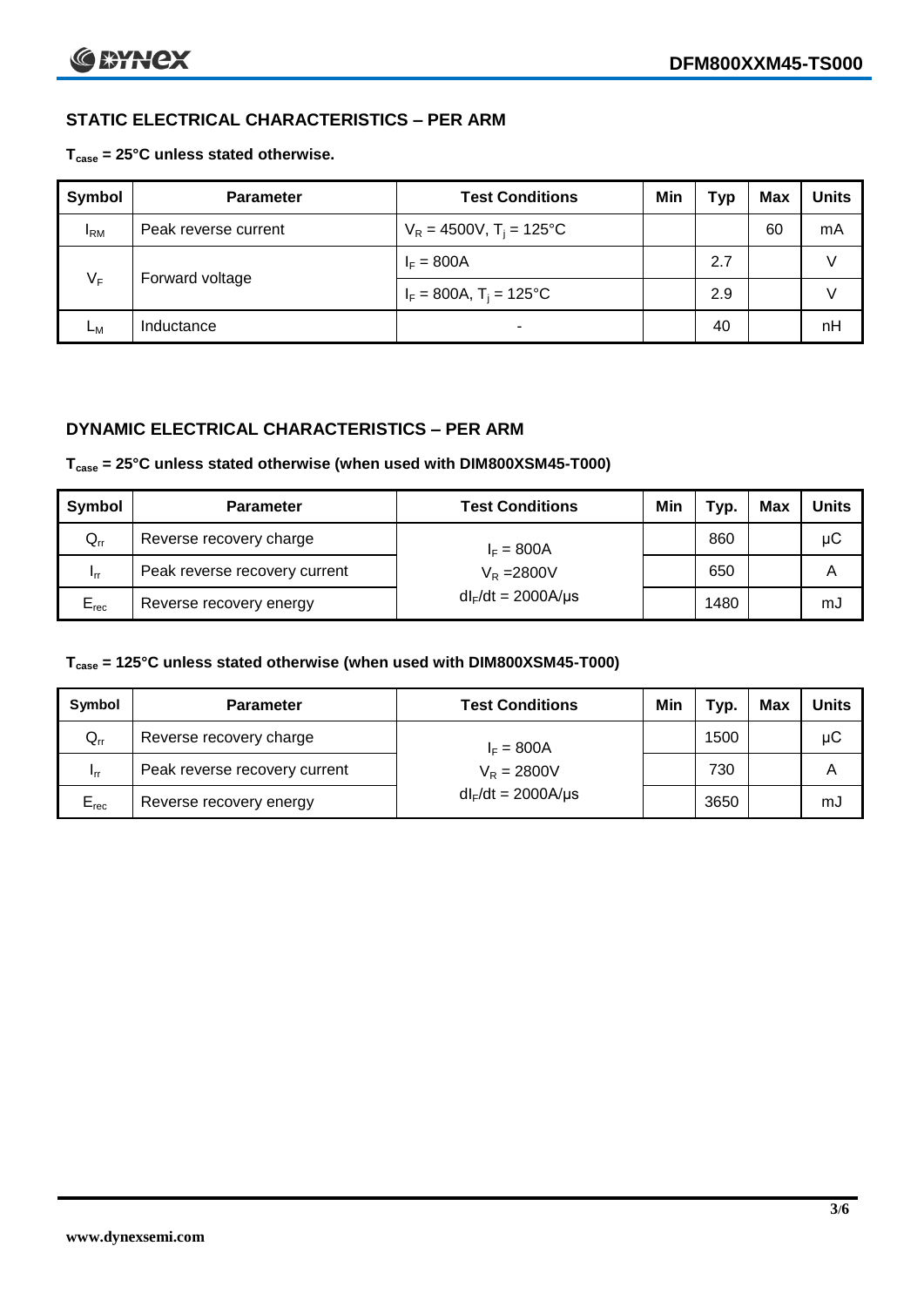

**C BYNCX**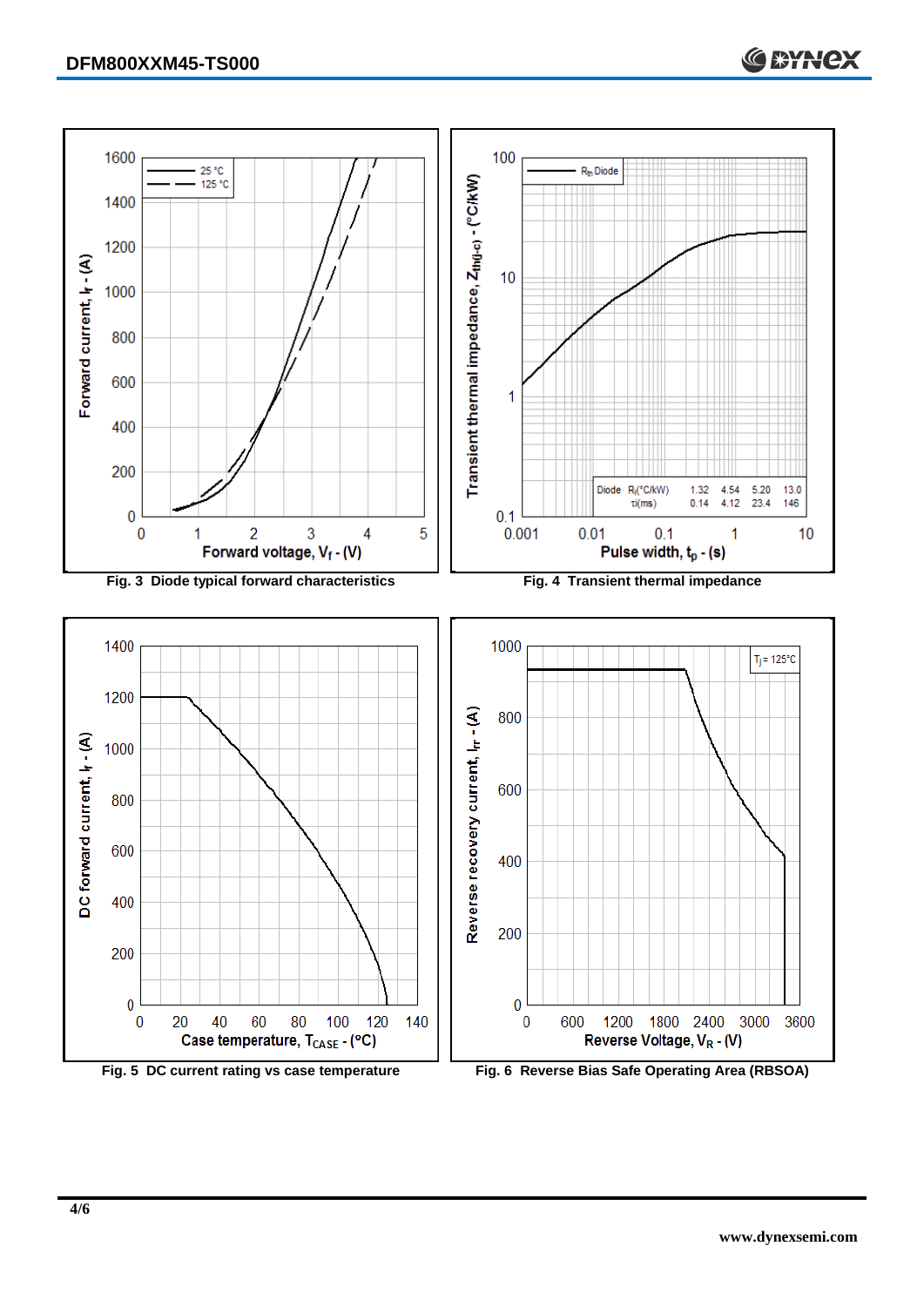

#### **PACKAGE DETAILS**

For further package information, please visit our website or contact Customer Services. All dimensions in mm, unless stated otherwise. **DO NOT SCALE.**